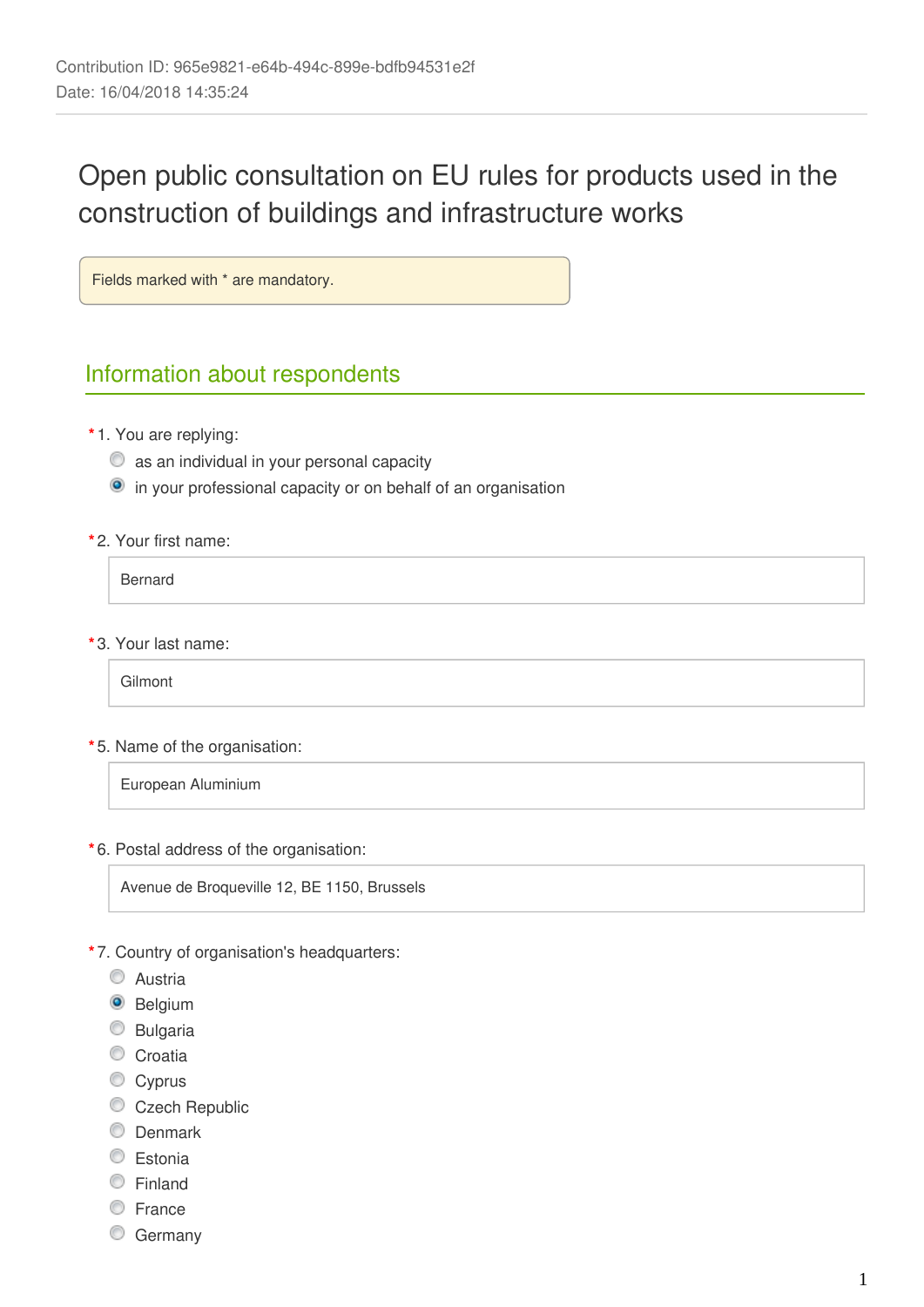- C Greece
- **Hungary**
- **O** Ireland
- $\circ$  Italy
- **C** Latvia
- **C** Lithuania
- **C** Luxembourg
- **Malta**
- **O** Netherlands
- C Poland
- **Portugal**
- C Romania
- Slovak Republic
- **Slovenia**
- Spain
- Sweden
- United Kingdom
- O Other
- **\*** 8. Type of organisation:
	- Company or sole trader trader (manufacturer, importer, distributor, builder, designer, supplier, final user)
	- Business representative (industry association, chamber of commerce, professional organisation)
	- Technical body (notified body, technical assessment body, standardisation organisation, EOTA)
	- Public authority or testing body (market surveillance e.g. inspectors/enforcement authorities, accreditation, notifying authority, product contact point, building controls)
	- Non-governmental organisation
	- **C** Representative of construction workers
	- **C** Consumer organisation
	- C Research/academia
	- $\circledcirc$  Other
- **\*** 9. How many employees does your enterprise have?
	- $\bullet$  More than 250 employees
	- Between 50 and 249 employees
	- **Between 10 and 49 employees**
	- Less than 10 employees
	- I am self-employed
- **\*** 10. Is your organisation included in the Transparency register?

*If it is not, we invite you to register [here](https://ec.europa.eu/transparencyregister/public/ri/registering.do?locale=en), although it is not compulsory to be registered to reply to this consultation.* 

*(see: [Why a transparency register?\)](http://ec.europa.eu/transparencyregister/public/staticPage/displayStaticPage.do?locale=en&reference=WHY_TRANSPARENCY_REGISTER)*

- **O** Yes
- $\odot$  No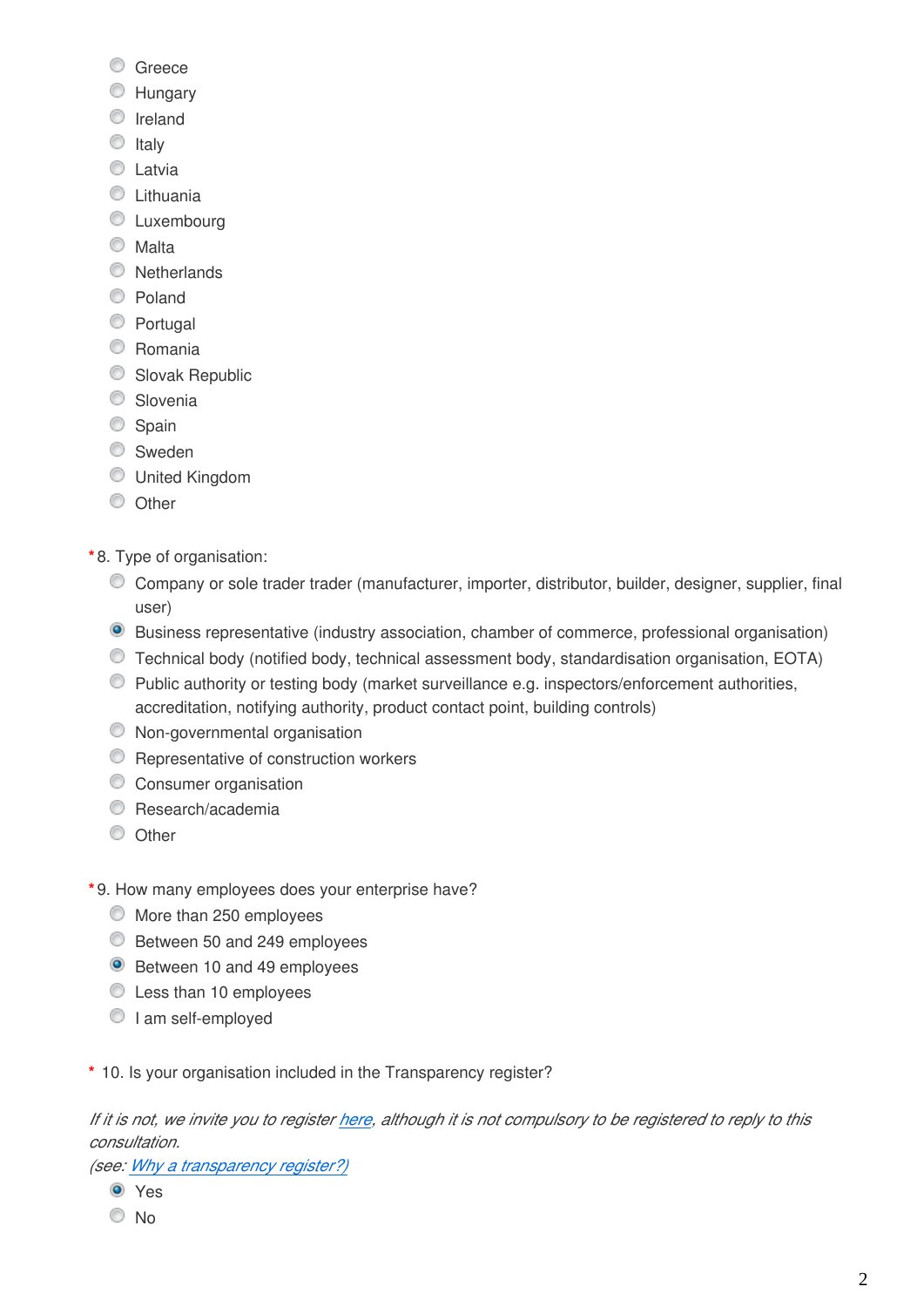#### $\bullet$  Not applicable

**\*** 11. Please enter your Register ID number:

9224280267-20

**\*** 12. Your contribution

*(Note that, whatever option is chosen, your answers may be subject to a request for public access to documents under Regulation (EC) N°1049/2001)*

- can be published with your organisation's information *(I consent the publication of all information in my contribution in whole or in part including the name of my organisation, and I declare that nothing within my response is unlawful or would infringe the rights of any third party in a manner that would prevent publication)*
- can be published provided that your organisation remains anonymous *(I consent to the publication of any information in my contribution in whole or in part - which may include quotes or opinions I express - provided that it is done anonymously. I declare that nothing within my response is unlawful or would infringe the rights of any third party in a manner that would prevent the publication).*

## **Consultation**

 $\in \infty$ 

- 13. Do you know this symbol?
	- Yes
	- No
- 14. In your view what information does it provide with regard to construction products?
- *(it is possible to select more than one reply)*
	- **This construction product has been assessed as to its performance in accordance with a harmonised** European standard or a European Assessment Document
	- This construction product complies with applicable local, regional or national building requirements and can therefore be used
	- $\Box$  This construction product is safe
	- $\Box$  This construction product is environmentally sustainable
	- **This construction product is made in the European Union**
	- I I don't know

15. The following main elements of the EU legislation on construction products aim to provide a level playing field for all stakeholders working with construction products: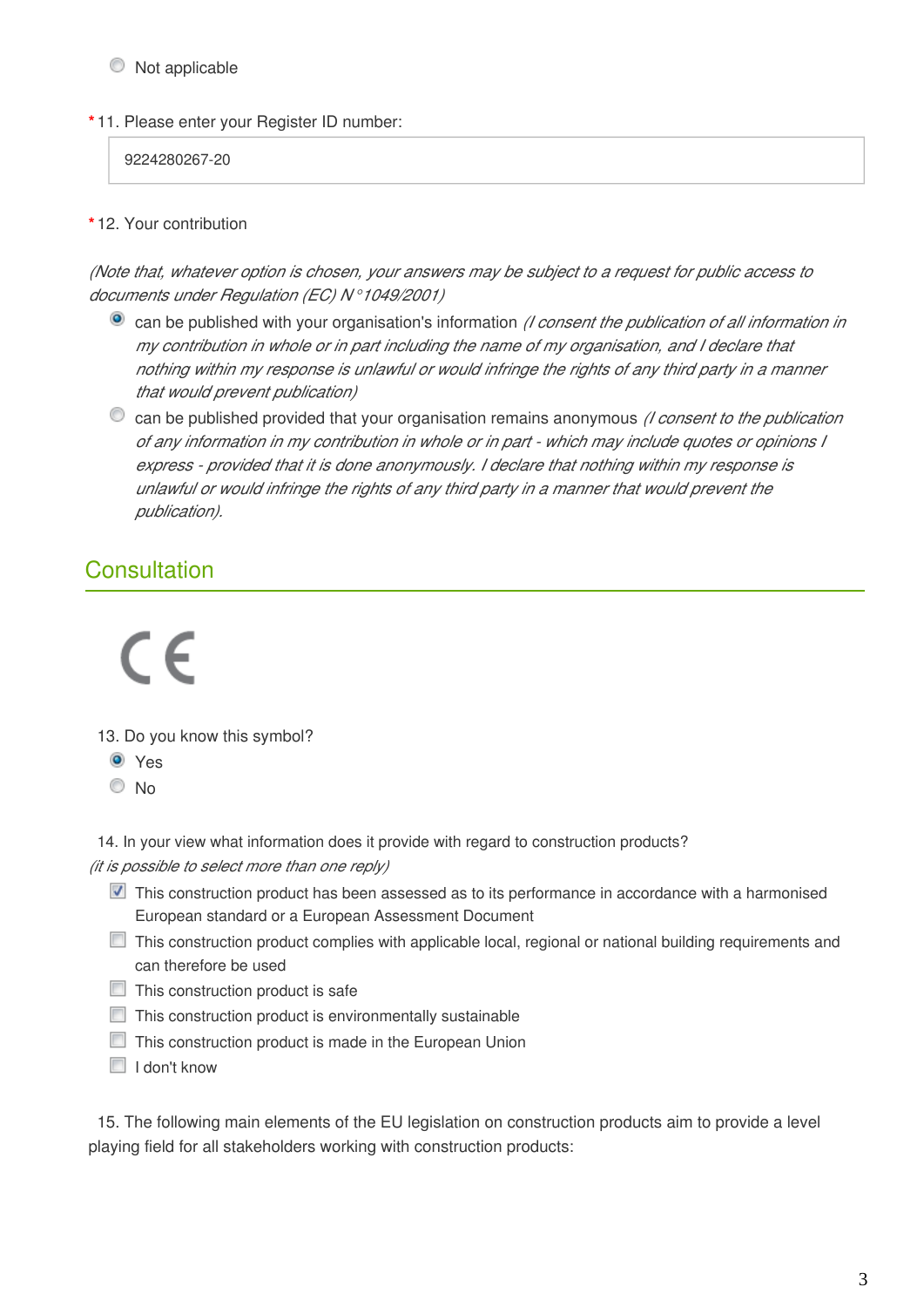- harmonised European standards defining the performance characteristics of a product that could be  $\bullet$ tested as well as the test method that has to be used, and the reporting format for informing about the results;
- a harmonised system to select testing/assessment bodies (called "Notified Bodies") and to define their precise role, so as to ensure that the testing/assessment is done in all EU Member States in the same way.

T

T

|                                                                                      | Large<br>decrease | Some<br>decrease | <b>No</b><br>effect | Some<br>increase | Large<br>increase | I don't<br>know or<br>not<br>applicable |
|--------------------------------------------------------------------------------------|-------------------|------------------|---------------------|------------------|-------------------|-----------------------------------------|
| a) Market opportunities<br>for companies in other<br>Member States than their<br>own |                   | ∩                | ⊙                   | ۰                |                   |                                         |
| b) Competition in your<br>national market                                            | ⊙                 | ∩                | ⊙                   | $\bullet$        | ⊙                 | ⋒                                       |
| c) Market opportunities<br>for EU companies in<br>countries outside the EU           | ∩                 | ⋒                | $\bullet$           | ∩                | ∩                 |                                         |
| d) Ability for small<br>companies to compete<br>with big companies                   | ⊙                 |                  | ∩                   | $\bullet$        |                   |                                         |
| e) Product choice for end-<br>users                                                  | ⊙                 | ⋒                | ∩                   | ∩                | ۰                 | ⋒                                       |
| f) Product information for<br>end-users                                              | ∩                 |                  |                     | ⋒                | ۰                 |                                         |
| g) Innovation in the<br>construction products<br>sector                              | n                 |                  |                     | ⋒                | $\bullet$         |                                         |
| h) Product safety                                                                    | ⊙                 | ⊙                | ⊙                   | $\bullet$        | ⊙                 | C                                       |
| i) Overall cost of<br>production                                                     |                   | ۰                |                     |                  |                   |                                         |
| j) Administrative costs to<br>apply SME and<br>simplification provisions             |                   |                  |                     |                  |                   |                                         |

Please rate how you think the above main elements have impacted the following issues:

#### Other impacts, please specify:

*1000 character(s) maximum*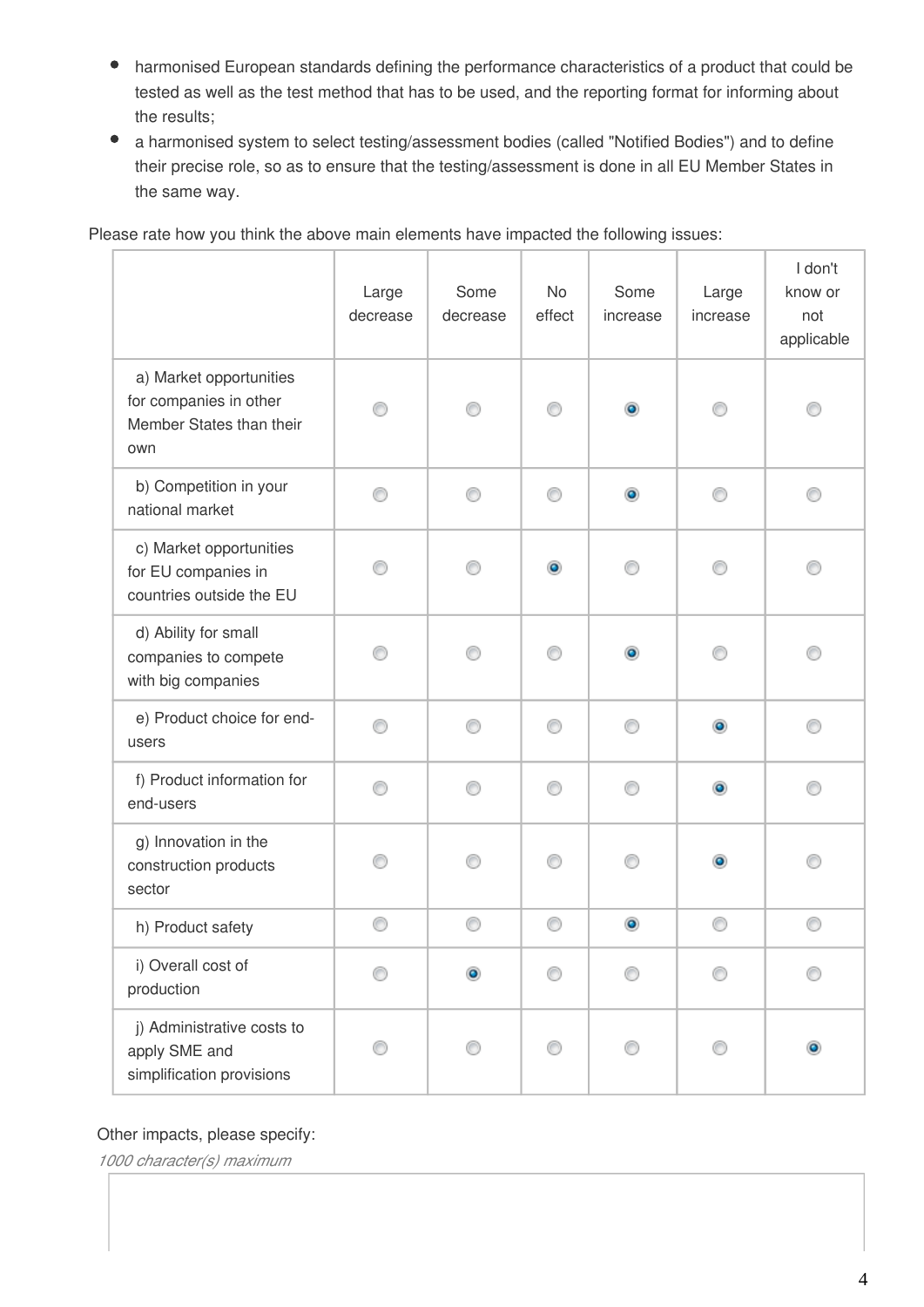The positive harmonisation effect of the CPR is about to be lost due to the enormous delays in citing candidate hENs and because of too frequent changes of the rules imposed by the European Commission to CEN.

You may elaborate on issues which are the most important or applicable in your case:

#### *1000 character(s) maximum*

Our industry is suffering from the new approaches that are followed in regard to classes and thresholds while assessing candidate harmonised standards. This is what we are experiencing particularly with EN 13830. According to our viewpoint, it would be better if the EC and Member States are participating in the preparation of the candidate hENs rather than assessing them in the end. That is why we do hope that developments of Joint Initiative on Standardisation will result in a solution that will be respected by all stakeholders involved.

16. Before the introduction of harmonised European standards for construction products, you were generally using national/regional systems.

Comparing the situations before and since the introduction of harmonised European standards, how would you consider that the benefits of the EU legislation on construction products (e.g. improved product information, improved product safety, increased cross-border trade, greater market opportunities, greater product choice, greater legal certainty) compare to the costs you bear (e.g. fees and charges, administrative costs, staff costs, materials costs, investment costs, hassle costs) when applying it?

- $\bullet$  The costs greatly outweigh the benefits
- $\bullet$  The costs just about outweigh the benefits
- $\bullet$  The benefits are equal to the costs
- The benefits just about outweigh the costs
- **•** The benefits greatly outweigh the costs
- <sup>1</sup> I don't know

Please explain with reference to your case:

#### *1000 character(s) maximum*

In the previous systems, it was necessary to get National Approvals which were time & resource consuming procedures. In some cases, the communication difficulties with each and every organisation that was issuing those approvals was not simple and maybe not fair for all. With harmonised Tech Specs it is easy to assess the performance of your product in a specific Notified Body and use these DoP/CE marking as your passport to sell across the internal market.

17. In your view, could the benefits of EU legislation on construction products be achieved at a lower cost?

- Yes
- O No
- <sup>O</sup> I don't know

#### If "yes", please explain with reference of your case:

#### *1000 character(s) maximum*

That does not definitely require revision of the CPR but most likely a more pragmatic approach. To avoid unnecessary expenses, it would be essential to re-assess the applicable AVCP system applied to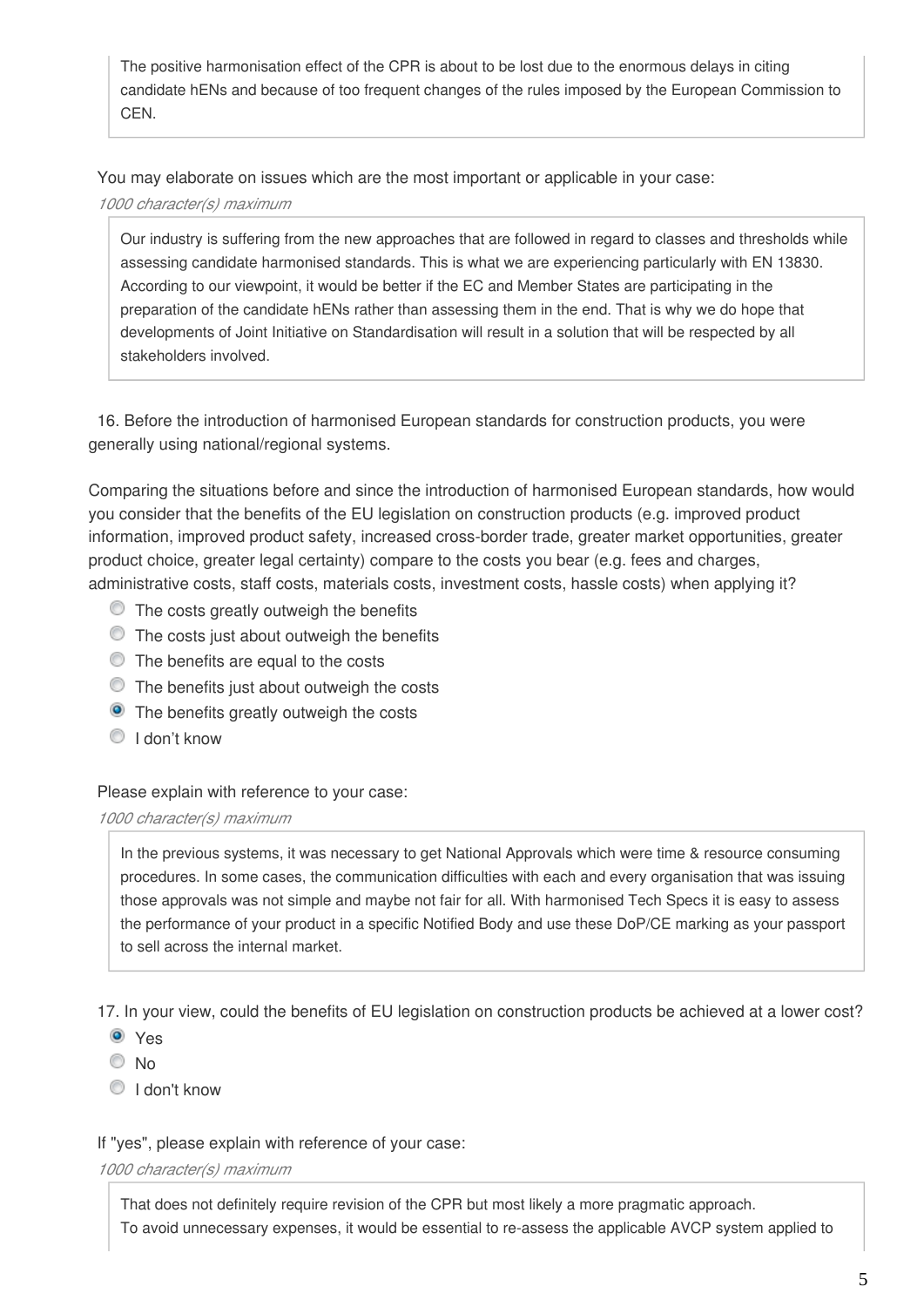some essential characteristics. For example: (1) thermal transmittance on EN 14351-1: could be AVCP system 4 instead of 3 as this characteristic is not related to safety of occupants (which is the case in EN 13830); (2) some products covered by EN 1090-1 don't need AVCP system 2+, e.g. temporary structures up to two storeys.

18. Please tell us whether in your view the CPR addresses each of the following potential issues regarding construction products sufficiently or not?

a) Extent and usefulness of information available to users of construction products (professional users and consumers)

- This is not a significant issue
- This is a significant issue but it should not be addressed by EU legislation on construction products
- This is a significant issue and it should be addressed by EU legislation on construction products
- <sup>O</sup> I don't know

#### Please explain:

#### *1000 character(s) maximum*

There is no unique answer, as it depends (a) on the product family and (b) on the background of the person that gets the information (e.g. there is serious difference between an engineer and someone not educated, as this information may be valuable but not understandable)

Last but not least, if the Commission would require the provision of information targeting end-consumers (B2C), the regulatory framework should be the CPR and not any other (new or existing) European legislation.

- b) Extent of choice available for consumers in construction products
	- **O** This is not a significant issue
	- This is a significant issue but it should not be addressed by EU legislation on construction products
	- This is a significant issue and it should be addressed by EU legislation on construction products
	- <sup>O</sup> I don't know

#### Please explain:

*1000 character(s) maximum*

- c) Legal certainty in the market for construction products
	- This is not a significant issue
	- This is a significant issue but it should not be addressed by EU legislation on construction products
	- **•** This is a significant issue and it should be addressed by EU legislation on construction products
	- I don't know

#### Please explain:

*1000 character(s) maximum*

It is key to have common rules: rights and obligations for all economic operators.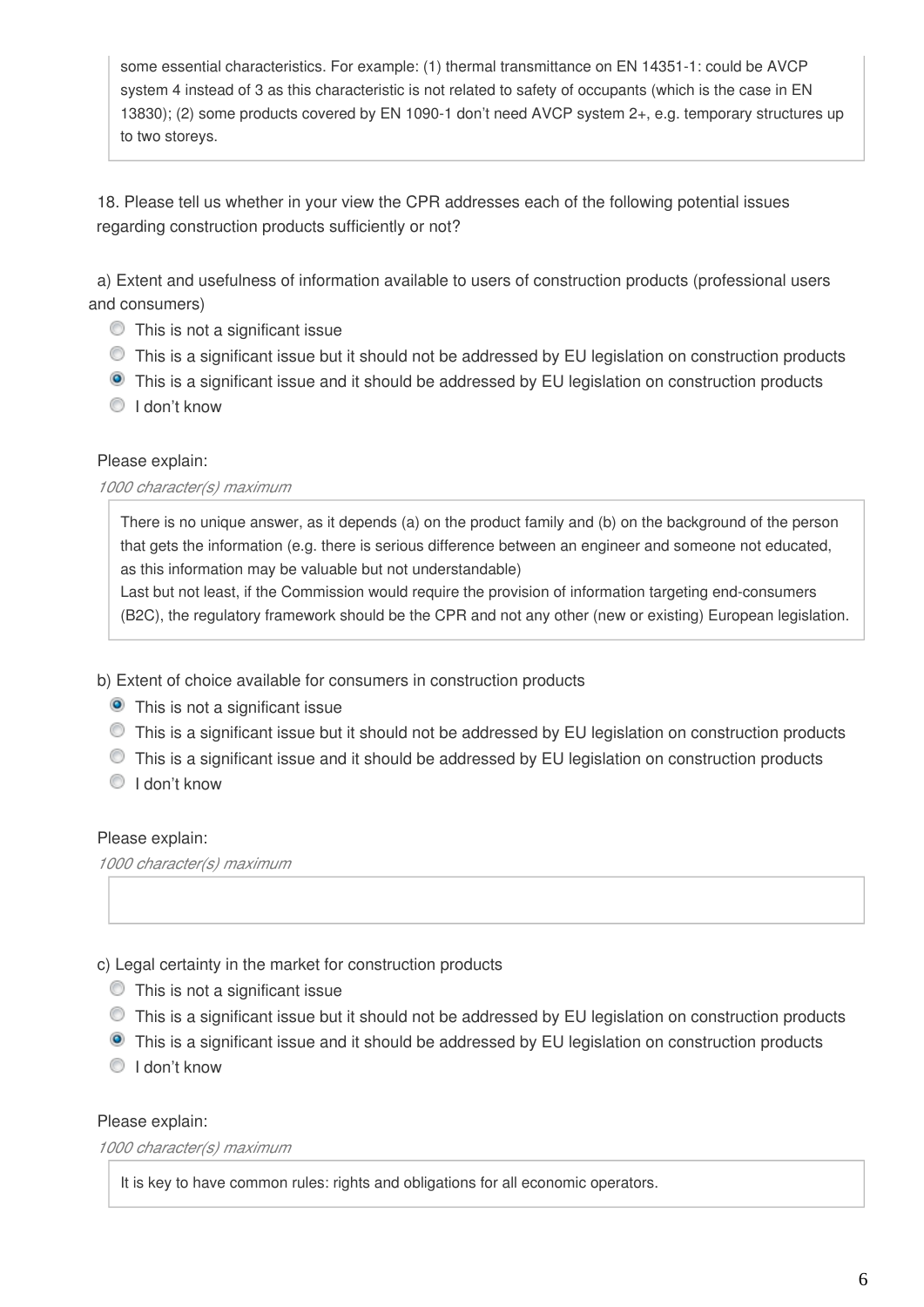#### d) Extent of cross-border trade between EU Member States

- This is not a significant issue
- This is a significant issue but it should not be addressed by EU legislation on construction products
- **•** This is a significant issue and it should be addressed by EU legislation on construction products
- $\bigcirc$  I don't know

#### Please explain:

#### *1000 character(s) maximum*

It depends on the product family each manufacturer is specialised in. You cannot expect aggregates being transported to long distances. On the contrary, products which are more valuable (components used for production of a kit), have particularities (e.g. marble from specific source) and contain a lot of engineering (e. g. anchors), the cross-border trade is a significant issue.

In several cases, cross-border trade was the one and only reason for which manufacturers decided to develop innovative products for which recovering investment costs can only be achieved when they are sold in several Member States.

e) Level of administrative costs for market operators to comply with the EU legislation on construction products

- This is not a significant issue
- This is a significant issue but it should not be addressed by EU legislation on construction products
- This is a significant issue and it should be addressed by EU legislation on construction products
- $\bigcirc$  I don't know

#### Please explain:

#### *1000 character(s) maximum*

It is already well addressed Chapter III of the CPR. Also, simplified procedures (Chapter VI of the CPR) are giving competitive market access to SMEs.

#### f) Safety of construction products

- This is not a significant issue
- This is a significant issue but it should not be addressed by EU legislation on construction products
- This is a significant issue and it should be addressed by EU legislation on construction products
- <sup>O</sup> I don't know

#### Please explain:

*1000 character(s) maximum*

It is already well addressed via BRCWs.

#### g) Environmental impact of construction products

- This is not a significant issue
- This is a significant issue but it should not be addressed by EU legislation on construction products
- **O** This is a significant issue and it should be addressed by EU legislation on construction products
- <sup>O</sup> I don't know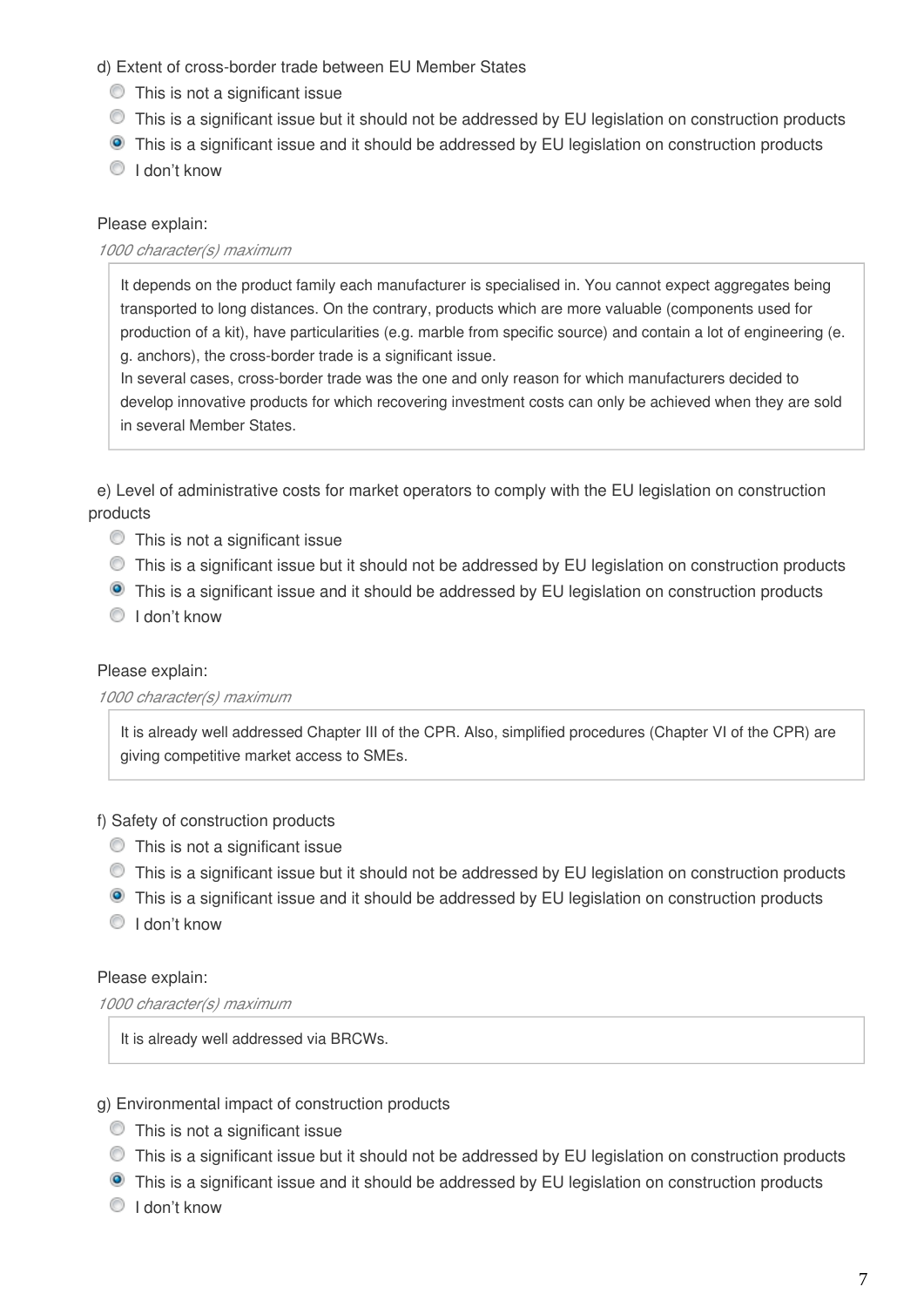#### Please explain:

*1000 character(s) maximum*

It is already addressed via BRCWs 3 & 7 and should stay so.

h) Energy efficiency of construction products

- This is not a significant issue
- This is a significant issue but it should not be addressed by EU legislation on construction products
- This is a significant issue and it should be addressed by EU legislation on construction products
- <sup>O</sup> I don't know

#### Please explain:

*1000 character(s) maximum*

It is already well addressed via BRCWs and should stay so.

i) Innovation in general, in particular information and information processing technologies (including BIM Building information modelling) use in the construction product sector

- This is not a significant issue
- **•** This is a significant issue but it should not be addressed by EU legislation on construction products
- This is a significant issue and it should be addressed by EU legislation on construction products
- <sup>O</sup> I don't know

#### Please explain:

#### *1000 character(s) maximum*

In fact there is no particular reason for which reference to information and information processing technologies should be made. Most likely, it is necessary to let the space for more 'liberal' interpretations of specific areas of the present Regulation.

Example on § 9.2 'shall be followed': replacing the alphanumeric declaration with a QR code, does not mean that CE marking is not enclosing precisely all required information of that article. In line with the Digital Single Market EU policy, we would highly appreciate the above solution to be allowed. This way forward, we could also manage to give the most accurate answer regarding Life Cycle Assessment topics (LCA).

19. Do you see any contradictions or overlaps between the EU Construction Products Regulation and other legislation at EU or national level (for example, rules on public procurement, rules on product safety, rules on eco-design, rules on health and safety of workers)?

- **O** Yes
- No
- I don't know

If "yes", please explain with reference to your case:

*1000 character(s) maximum*

It has to be made clear to Member States that they are not allowed to require additional requirements from the essential characteristics given in the relevant harmonised technical specifications.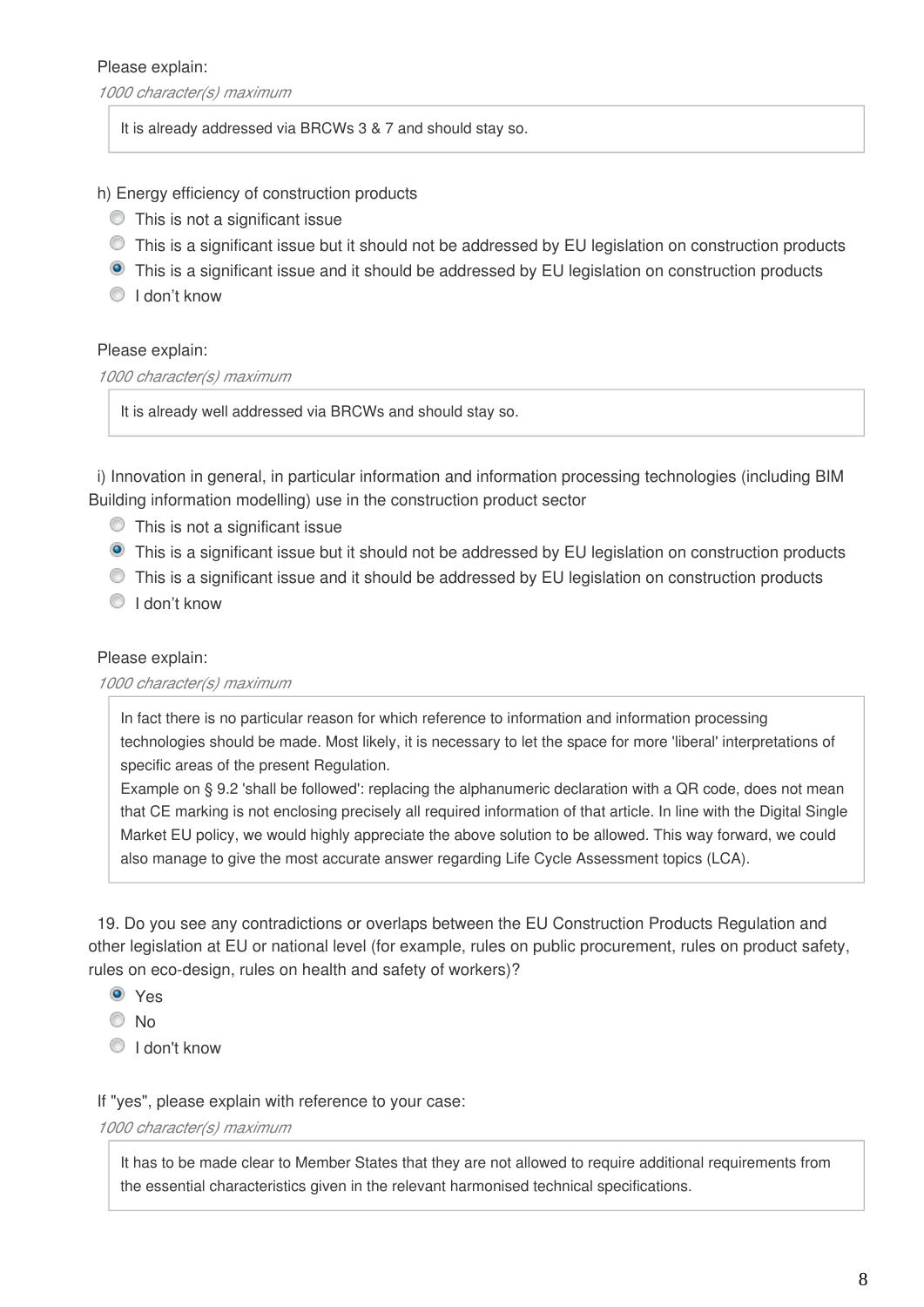20. Do you see any positive synergies between the EU Construction Products Regulation and other legislation at EU or national level (for example, rules on public procurement, rules on product safety, rules on eco-design, rules on health and safety of workers)?

- Yes
- $\odot$  No
- <sup>1</sup> I don't know

If "yes", please explain with reference to your case:

*1000 character(s) maximum*

In term of synergies, the CPR supports the implementation of the EPBD but could do it even more: e.g. by requiring the compulsory declaration of all energy-related performance characteristics for products of the building envelope through CPR Art.3 §3. When it comes to other energy or environmentally-related policy objectives, we insist that the full implementation CPR or its further development should always be pursued in priority instead of double regulation with other product policies (e.g. Ecodesign).

21. Do you think there is merit in legislating on construction products at EU level compared to doing it at national level (28 (27) national regimes)?

- Yes
- O No
- C Don't know

If "yes" OR "no", please explain:

*1000 character(s) maximum*

This is the only way forward if we are willing to have an actual internal market and free movement of goods.

22. Do you believe that the EU legislation on construction products should be maintained as it is?

- Yes, it should be maintained as it is now
- Yes, but with improved implementation and enforcement
- <sup>O</sup>No
- $\textcircled{1}$  I don't know

If "yes" OR "no", please explain, with particular focus on the advantages (benefits) and disadvantages (costs) this would entail:

*1000 character(s) maximum*

Construction sector is suffering with the fact that more than 100 candidate harmonised standards are not cited.

The use of electronic means should be further promoted via the so called Short CE marking and smart CE marking.

Our members suffer from a poor enforcement of the CPR due to insufficient resources invested by authorities for market surveillance.

By reading Question 23 for which we cannot answer due to the answer given in the present Question 22, we would like to highlight that during the High Level Thematic forum that took place on the 21st June 2017, no single participant suggested the repeal of the CPR. Same result can be derived by the written consultation: 98% of the respondents support the current CPR framework!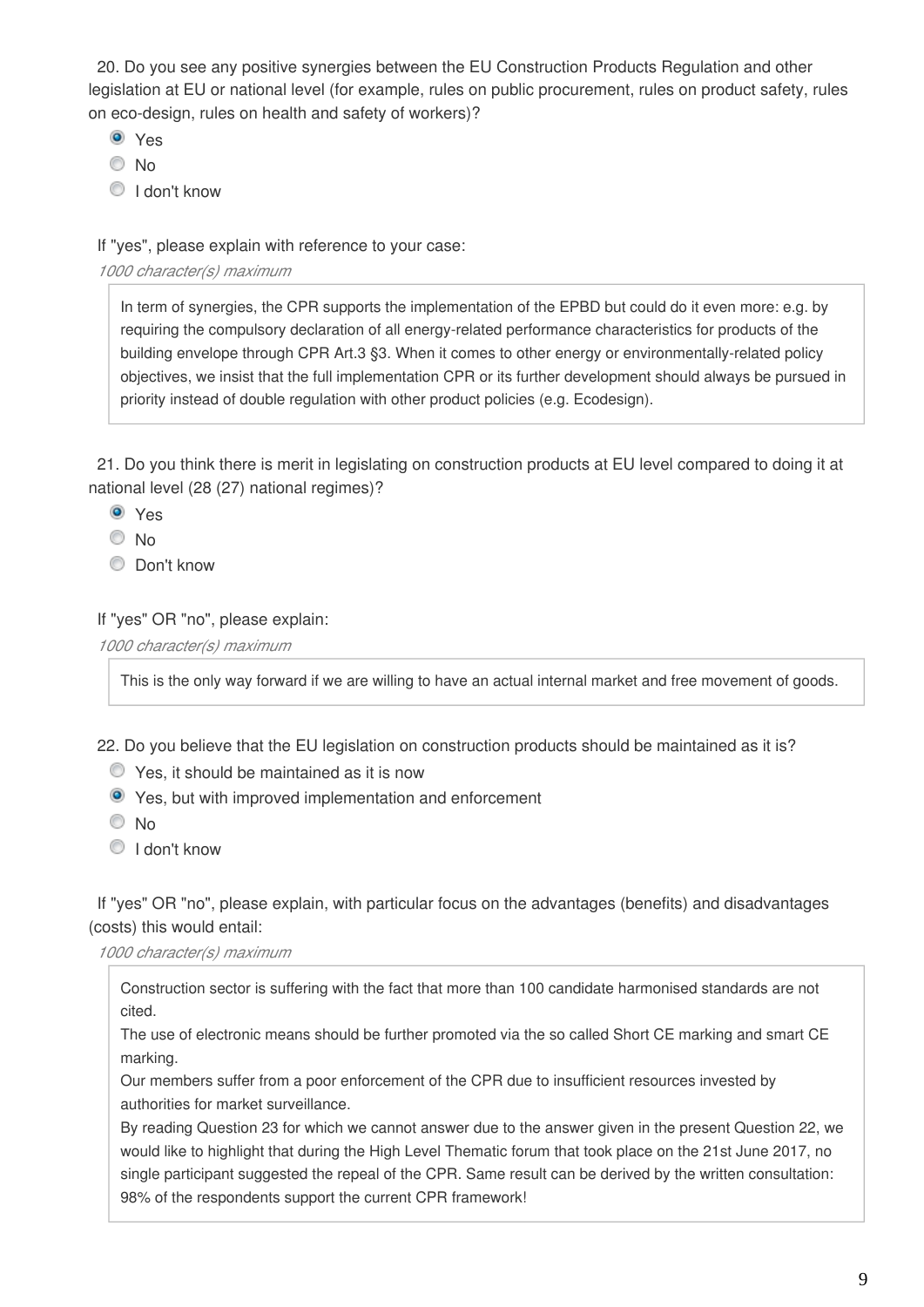25. If the CE marking were no longer allowed for construction products, would you see a need for another kind of marking?

Yes

<sup>O</sup>No

<sup>O</sup> I don't know

If "yes", please explain what kind of marking and why, with particular focus on the advantages (benefits) and disadvantages (costs) this would entail:

*1000 character(s) maximum*

 26. Do you believe that the use of the RAPEX system (i.e. the Rapid Alert System for dangerous nonfood products posing a risk to the health and safety of consumers) for construction products is the right tool to help ensure their safety in use?

*The Rapid Alert System for dangerous non-food products ("RAPEX") enables quick exchange of information between 31 European countries and the European Commission about dangerous non-food products posing a risk to health and safety of consumers. This allows enforcement authorities in the countries that are members of the network to swiftly follow up on the notifications and to screen their markets for the possible presence of these unsafe products. Since 2010, the Rapid Alert System also covers professional products and products posing risks other than those affecting health and safety (such as risks to the environment).*

- Yes
- $\odot$  No
- <sup>1</sup> I don't know

If "no", would you see other tools that should be used?

*1000 character(s) maximum*

27. If you wish to add further information - within the scope of this questionnaire - please feel free to do so here.

*1000 character(s) maximum*

Please feel free to upload a concise document, such as a position paper. The maximal file size is 1MB. Please note that the uploaded document will be published alongside your response to the questionnaire which is the essential input to this open public consultation. The document is an optional complement and serves as additional background reading to better understand your position.

The maximum file size is 1 MB